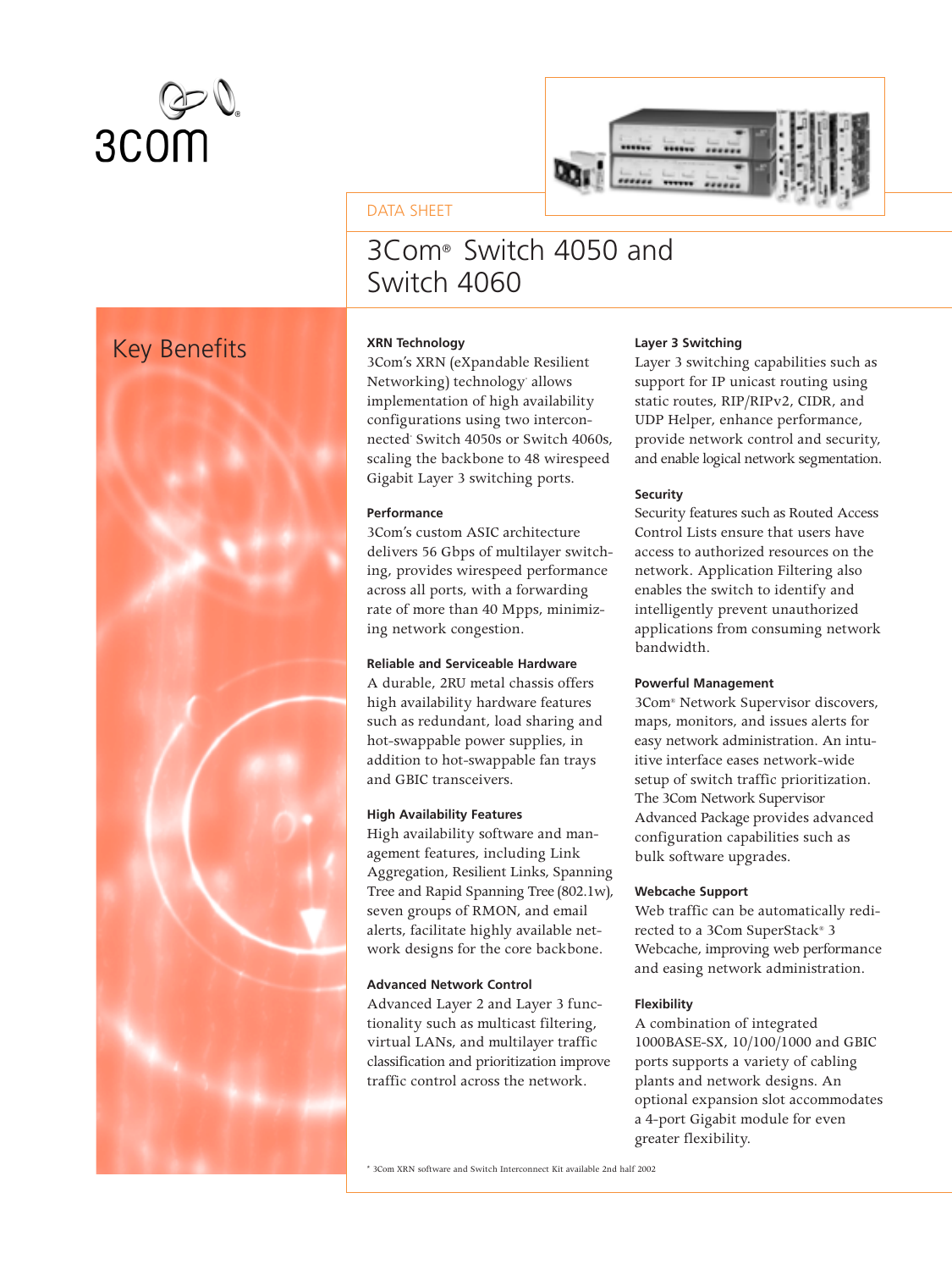# High Availability Without Compromise

# Advanced Multilayer Switching Functionality

High availability is one of the key requirements for connectivity in the core backbone of enterprise networks. The 3Com Switch 4050 and Switch 4060 deliver this capability through a combination of hardware and software features that provide redundancy, reliability, serviceability, and high network-level availability without compromising performance or functionality.

3Com's Gigabit Multilayer Switching software, supported by the 3Com Switch 4050 and Switch 4060, provide feature rich Layer 2 functionality, Layer 3 switching for IP networks, and enhanced QoS services.

Advanced Layer 2 features such as VLAN tagging, Multicast Filtering, Link Aggregation, Spanning Tree, Rapid Spanning Tree (802.1w), and support for seven groups of RMON provide a rich feature set for demanding Gigabit backbones.

The 3Com Switch 4050 and Switch 4060 support four priority queues per port, Weighted Round Robin queue scheduling, traffic classification and prioritization based on Layer 2 (physical port, 802.1p, Ethertype), Layer 3 (DSCP, IP host address and IP subnet) and Layer 4 (TCP/UDP) information. Priority remarking for DSCP and application filtering is also available for enhanced traffic control across the backbone.

These switches also support Layer 3 switching for IP networks, enabling a wide array of services such as unicast IP routing supporting static routes, RIP and RIPv2, IP Multinetting, Classless Interdomain Routing (CIDR) and UDP Helper. Routed Access Control Lists based on IP address information can also be used to provide enhanced control and security across a Layer 3 switching implementation.

The Switch 4050 and Switch 4060 support two redundant, load sharing and hot-swappable power supplies in addition to hot-swappable fan trays and GBIC transceivers. Network-level availability features such as Link Aggregation and Rapid Spanning Tree enable resilient data paths across the network for even greater fault tolerance.

For more efficient use of Internet bandwidth, the 3Com Switch 4050 and Switch 4060 enable automatic redirection of web traffic to 3Com SuperStack 3 Webcache appliances, enhancing overall web performance.

The Switch 4050 and Switch 4060 provide enhanced device management functionality through support for BootP/DHCP clients, seven groups of RMON, and RMON event notification via an integrated SMTP client.

### **XRN Technology**

Companies no longer have to spend a fortune or double their IT staff to ensure that their essential business systems are continuously available to users who need them. eXpandable Resilient Networking (XRN) from 3Com is a new LAN core technology allowing network managers to build affordable network cores with exceptional performance and flexibility. With XRN, multiple interconnected Gigabit switches behave as a single distributed switching fabric that grows with the network, without the physical limitations of a centralized core device.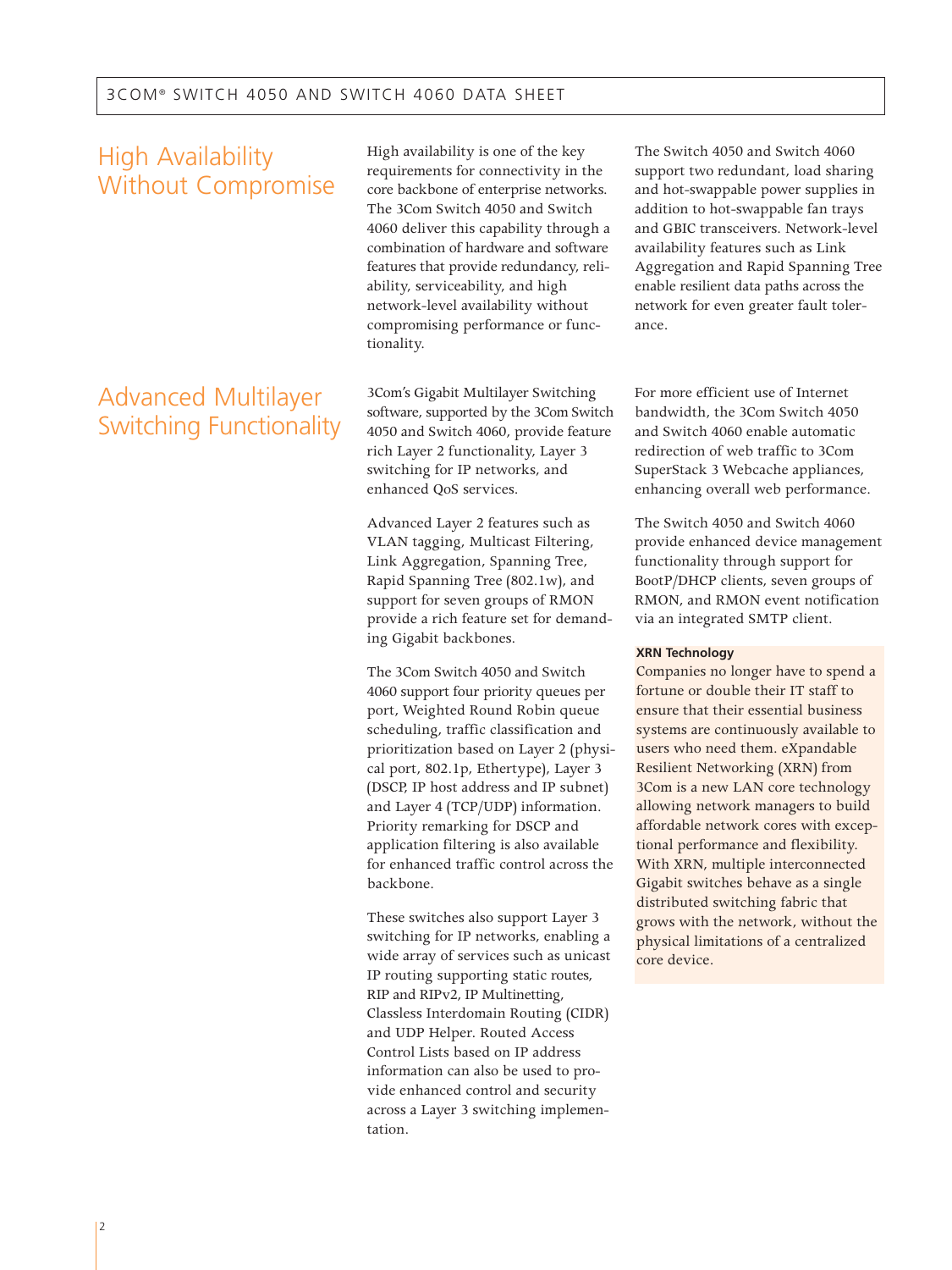"3Com's enterprise networking approach accommodates both the new XRN technology and traditional chassis LAN core switches, so customers have a choice and can customize their solutions to best meet their networking requirements at a lower total cost of ownership." *Zeus Kerravala, research director, Yankee Group*



# High-Performance Switching and Flexibility for the Backbone

The 3Com Switch 4050 and Switch 4060, based on a 3Com-developed ASIC architecture, deliver 56 Gbps multilayer switching capacity for bandwidth-intensive core backbones and demanding enterprise applications. Each switch delivers non-blocking Layer 2 and Layer 3 switching across all ports, forwarding at speeds in excess of 40 Mpps.

Many Gigabit backbones require multimode and single mode fiber for connectivity to distributed wiring closets or buildings, and copper cabling for high bandwidth connections to servers and hosts in the data center.

The 3Com Switch 4050 and Switch 4060 deliver integrated media flexibility by providing different combinations of 1000BASE-SX and 10/100/1000 ports, and six GBIC ports (normally used for campus backbone connectivity).

In addition, using link aggregation, these switches can be connected to an external server farm aggregation device such as the 3Com SuperStack 3 Switch 4924. An optional expansion slot accommodates a 4-port Gigabit module for even greater flexibility.